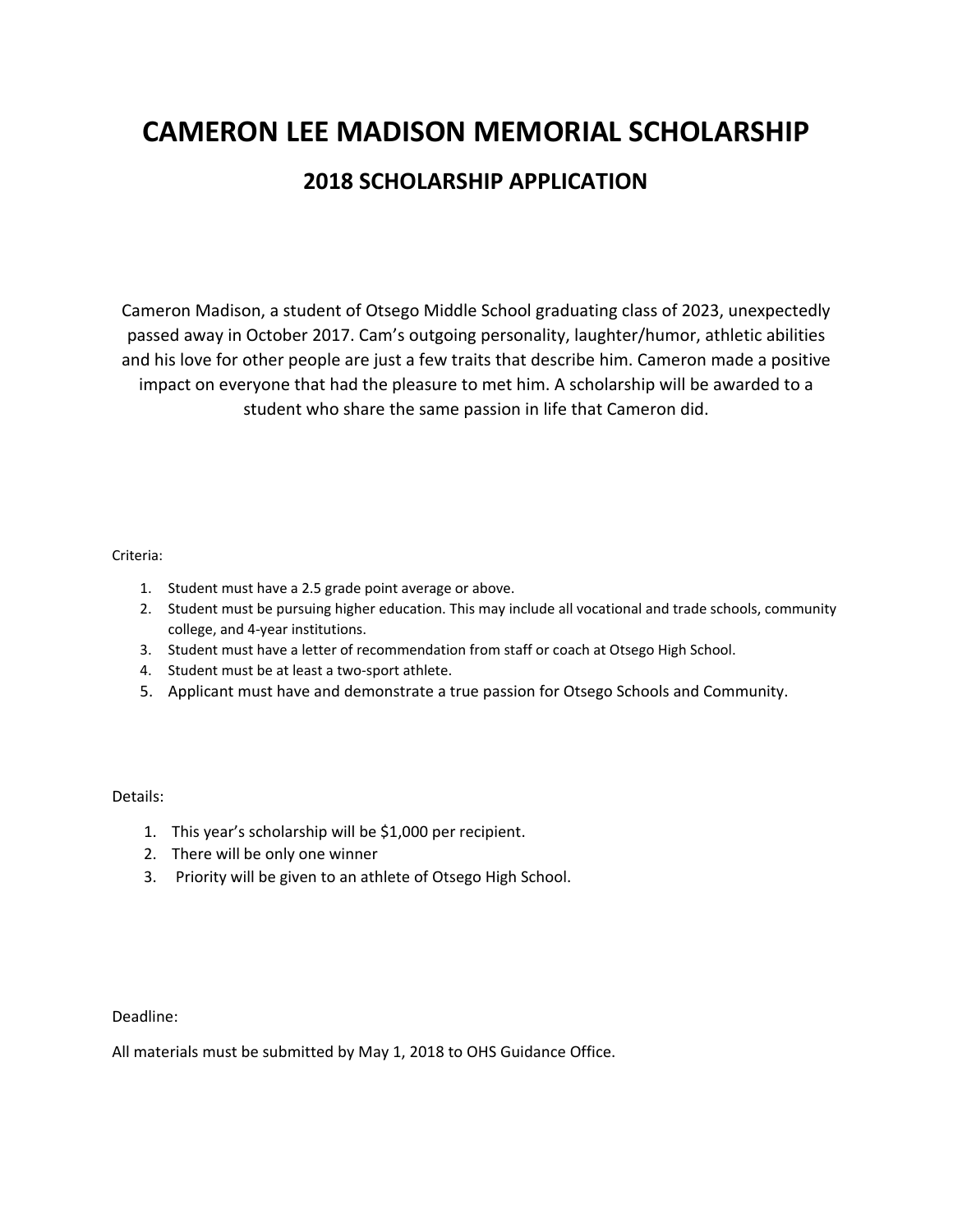## **CAMERON LEE MADISON MEMORIAL SCHOLARSHIP**

### **2018 SCHOLARSHIP APPLICATION**

| Name:                    |      |                                                                                                                       |    |
|--------------------------|------|-----------------------------------------------------------------------------------------------------------------------|----|
|                          | Last | First                                                                                                                 | MI |
| <b>Student's Address</b> |      | <u> 1989 - Johann Stoff, deutscher Stoff, der Stoff, der Stoff, der Stoff, der Stoff, der Stoff, der Stoff, der S</u> |    |
| Parents' Name            |      | <u> 1989 - Johann Stoff, amerikansk politiker (* 1908)</u>                                                            |    |
|                          |      |                                                                                                                       |    |
|                          |      | the contract of the contract of the contract of the contract of the contract of the contract of the contract of       |    |
|                          |      | the contract of the contract of the contract of the contract of the contract of the contract of the contract of       |    |
|                          |      |                                                                                                                       |    |
|                          |      | List all scholarships and the amounts that you are aware of at this time:                                             |    |
|                          |      |                                                                                                                       |    |
|                          |      |                                                                                                                       |    |
|                          |      |                                                                                                                       |    |
|                          |      |                                                                                                                       |    |

Please include the following in your application packet:

- 1. Application
- 2. High School Transcript
- 3. Brief 75-100-word essay explaining why you feel you are the best candidate for this scholarship, include extracurriculars, sports, community service above your required hours, and reasoning on how you best reflect how Cameron lived life.
- 4. Staff/Coach recommendation form